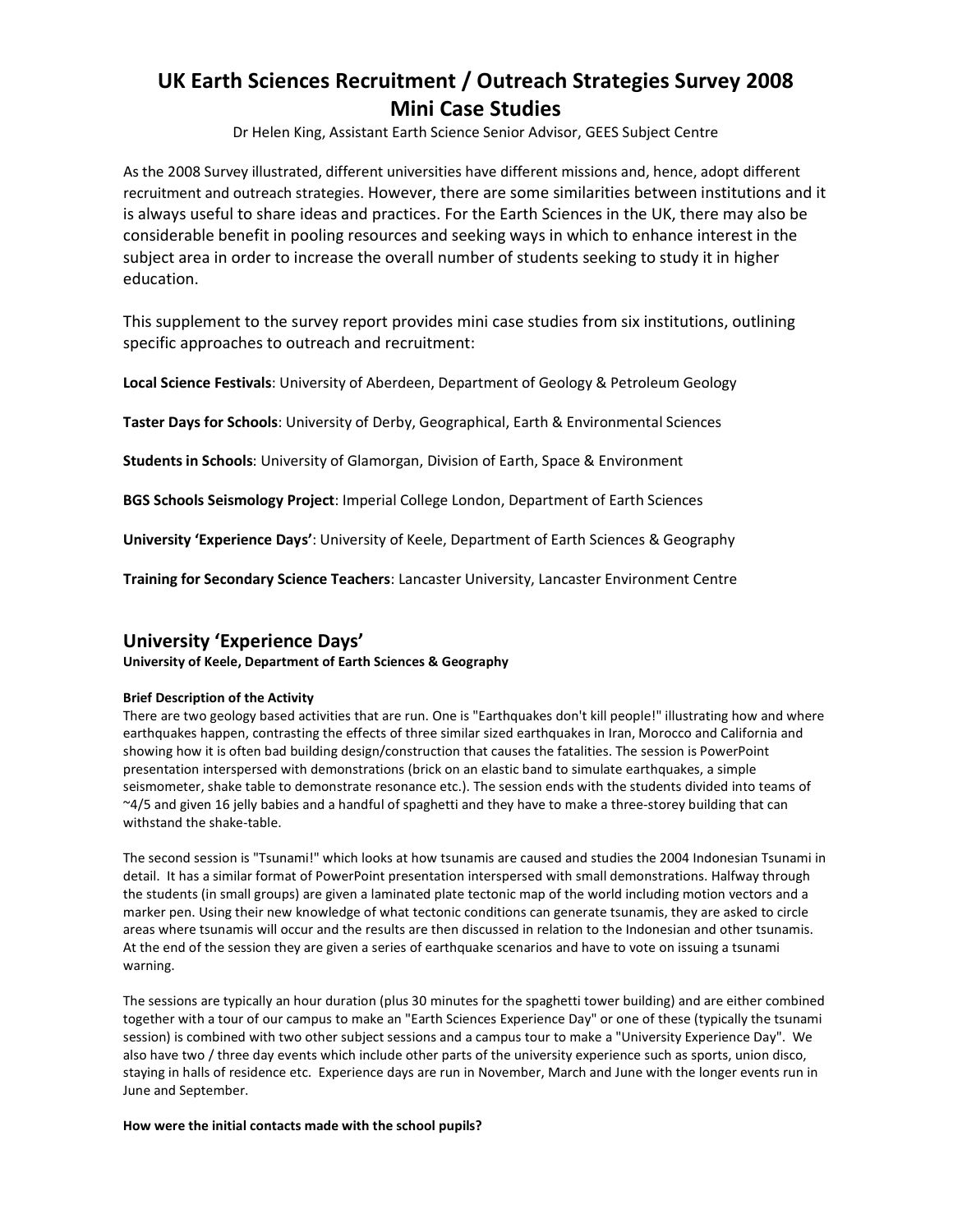Contacts are made with schools via Keele's Widening Participation and Life Long Learning Division's outreach work programme for schools and colleges - Keelelink (www.keele.ac.uk/depts/aa/widening/keelelink.html). Keelelink draw up a series of experience days and longer events and offer them to schools, who then select the events and times that suit them. Keelelink do all the logistics for me. They welcome the students to the university and provide student mentors to guide the students between sessions and around campus. They book the rooms and also run the feedback evaluation allowing me just to concentrate on the session content and delivery.

## What works well?

Pretty much everything works well. The students tend to like tales of death and destruction, and the teachers seem happy that some good basic science is being taught as well. The sessions work best as small workshops of 20-30 pupils where you have time to go round and chat to the students whilst they are doing some of the activities. I have done the tsunami session as a large lecture but keeping 120 school children entertained for an hour can be a major challenge!

## What could be improved?

The sessions have been repeated tens of times over several years now, so most of the activities have been refined by experience into popular sessions.

The only thing is that some of the examples are getting just a bit old. I need some new destructive earthquakes to refresh things a bit and keep the examples recent.

## Any tips or advice for colleagues interested in setting up a similar activity?

- 1. Break things up into small sections, intersperse talking with demonstrations, practical activities etc.
- 2. Make things interactive and fun.
- 3. Make it relevant to what they are studying in the national curriculum.
- 4. Try to use small groups for practicals / voting as it gets students discussing the issues between themselves.
- 5. Prepare to be flexible. Schools often turn up late, other sessions overrun, pupils often want to ask questions. I can condense the tsunami session to 30 minutes or expand it to an hour and a half as necessary. I've done the session for 10 pupils and 120 pupils. I have a version where all my materials will fit in a laptop bag for taking out to schools if necessary.

## Local Science Festivals

University of Aberdeen, Department of Geology & Petroleum Geology

#### Brief Description of the Activity

Lectures at Orkney Science Festival (Summer 2007) in Kirkwall (& videoed live to Shetland), and Highland Science Festival (Spring 2008) in Inverness. Lectures/practical demonstration to TechFest, Aberdeen (September every year).

#### How were the initial contacts made with the local science festivals?

TechFest have strong links into University. Orkney and Highland Science Festivals arranged through personal contacts.

#### What works well?

Lectures to science festivals with rocks to pass around. Accompanying write-up in local press. TechFest includes hands-on demonstration based on beach sediments; attractive to children.

#### What could be improved?

Could enhance demonstration with smarter permanent presentation, but reluctant to develop something that requires precious storage space!

#### Any tips or advice for colleagues interested in setting up a similar activity?

Interest always much greater if based on rocks known to local audience (Orkney flagstones, Aberdeen granite in our case).

## Training for Secondary Science Teachers

Lancaster University, Lancaster Environment Centre

#### Brief Description of the Activity

Secondary science teachers took up an invitation from SETpoint Cumbria to attend a day of demonstrations and CPD focused around global warming/environmental change. A series of sessions around the Lancaster Environment Centre (LEC) looked at various aspects of these topics. Sessions ranged from short lectures on breaking news in ecology, to demonstrations of research-grade equipment and hands-on experimental sessions.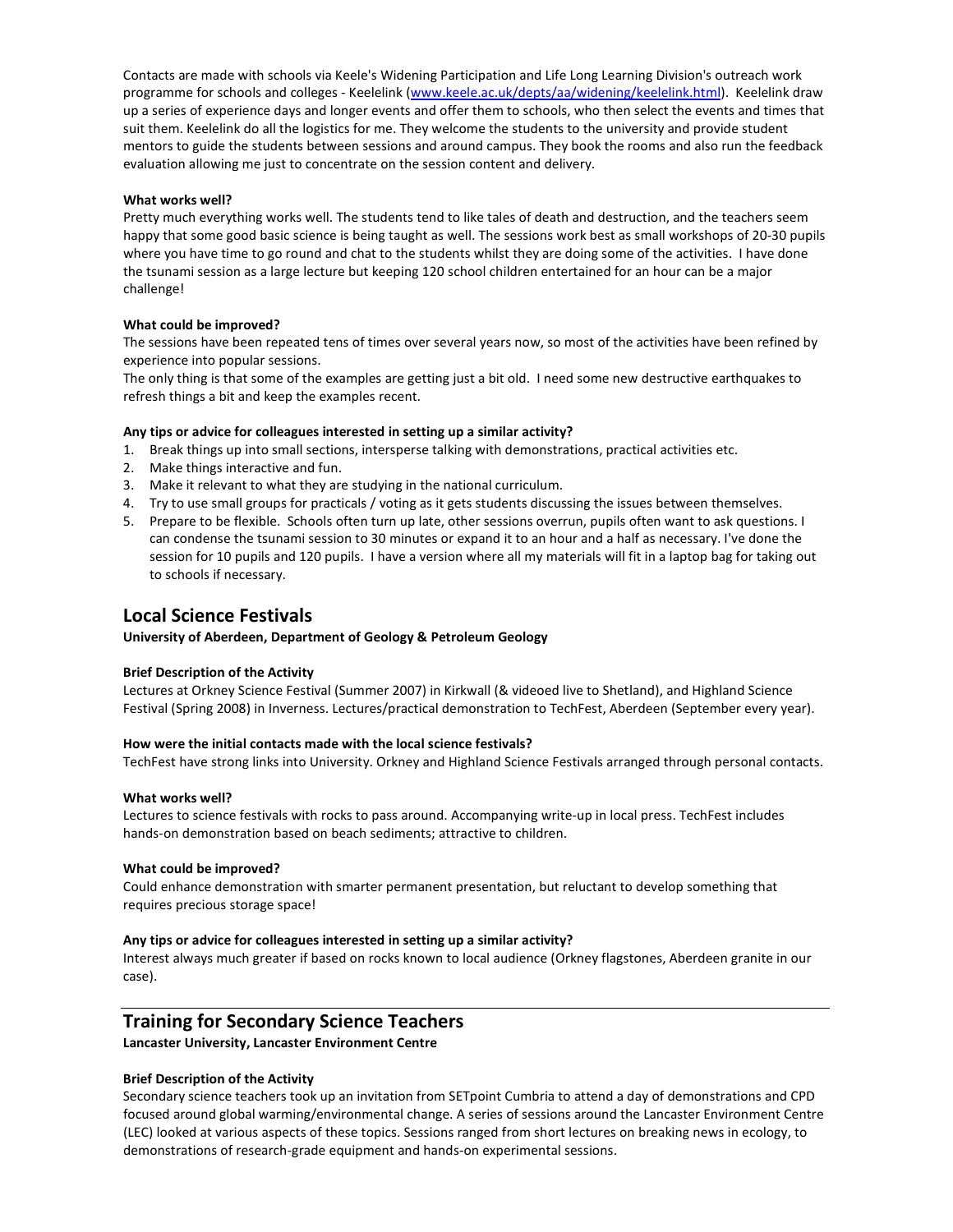#### How were the initial contacts made with the teachers?

Contact with teachers was coordinated by the SETpoint team. Many of the teachers had hosted visits from LEC staff, who tried to help with school projects on environmental change.

## What works well?

Giving teachers something that they can use seems to be what works well. This can be delivered in a talk, but is much more likely to stimulate discussion of possibilities in a hands-on situation. When setting up lab demos and hands-on sessions, it is important to itemise all the equipment, including suppliers and guide price. COSHH issues should be flagged. It is always useful to show how the material is used in teaching.

Having a sufficiently relaxed timetable that allows everyone to have fun with their sessions is probably the most important thing!

#### What could be improved?

Information overload needs to be avoided. Keeping a focus on the big picture, without patronising, is vital,

#### Any tips or advice for colleagues interested in setting up a similar activity?

Try to establish a dialogue with the teachers ahead of the visit, and be prepared to modify planned activities to take account of the needs and wants of the visitors.

# BGS Schools Seismology Project

## Imperial College London, Department of Earth Sciences

## Brief Description of the Activity

Schools seismology project: schools that we have a link with; invite teachers for a training day in the department; issue the teachers (either physics or geography but physics normally preferred) with a seismometer and keep in periodic contact afterwards. Raise funds for seismometers through established links in industry. Teachers have a tour of the College during their visit, and some geophysics undergraduates meet over lunch. Two training days per year: March and July.

## How were the initial contacts made with the schools?

All schools that we have a link with either through a member of staff or other links through Imperial College were contacted by email.

## What works well?

Raising the visibility of geosciences, and geophysics in particular among the science staff in schools.

## What could be improved?

More time to have follow-up but it is early in the programme and we plan more follow-up activities later in this academic term.

#### Any tips or advice for colleagues interested in setting up a similar activity?

Raise some money before starting up the project; seismometers are very popular in schools and we have not yet had a school that we have contacted refuse to have one.

For more information see the BGS website at http://www.bgs.ac.uk/schoolseismology/

# Taster Days for Schools

Geographical, Earth & Environmental Sciences, University of Derby

## Brief Description of the Activity

We work with the University of Derby schools liaison team in running taster days for local schools – lower school and sixth form. The schools liaison team and our marketing team arrange for the schools to visit and we offer interactive sessions in areas of relevant geographical and geological activities. This week we (two colleagues) played a 'wide game' using GPS. The best performers won Waterstones vouchers. Next month we have a 'seismic exploration exercise' and a 'sustainability exercise'.